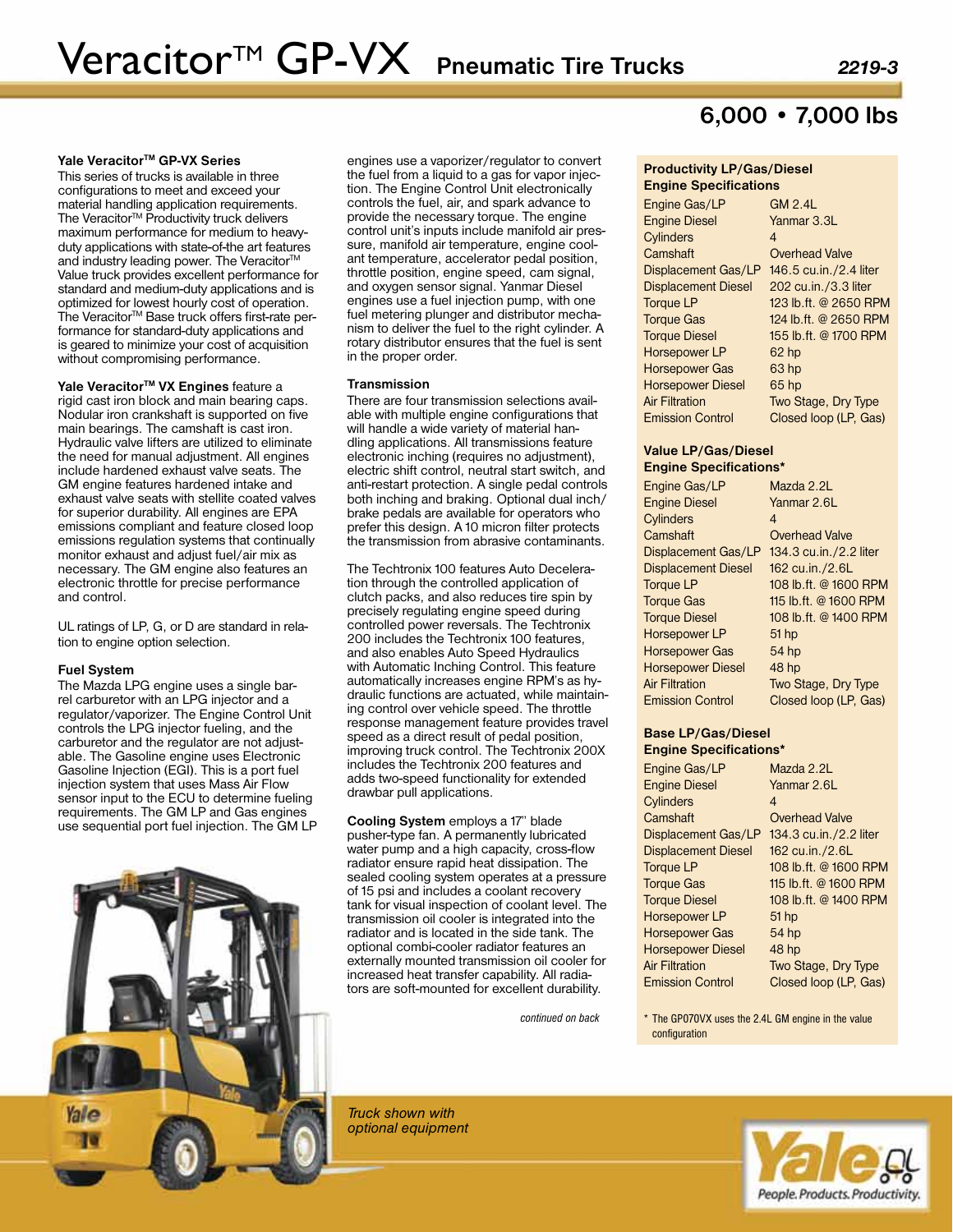

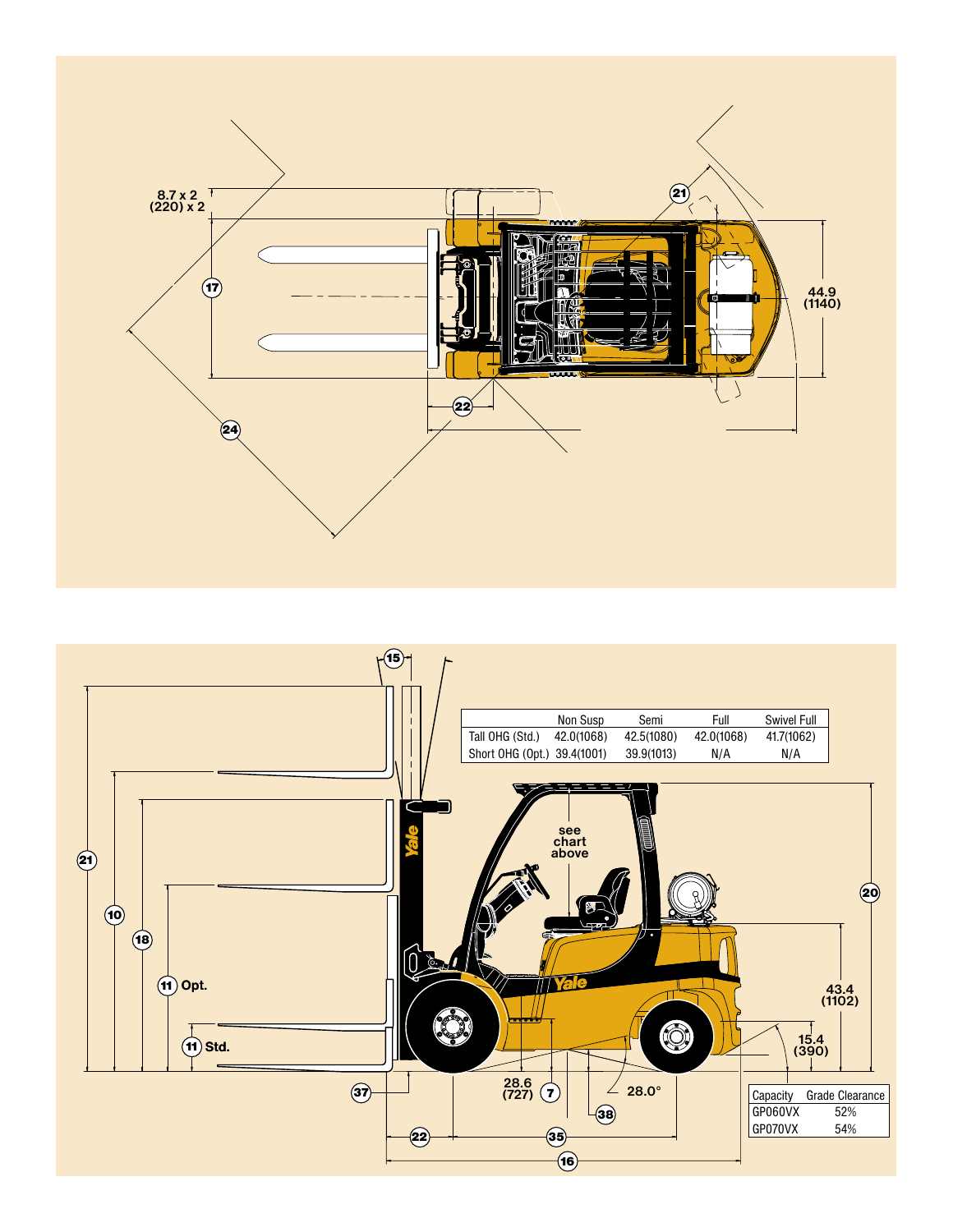|                     | 1              | <b>Manufacturer</b>                   | <b>Manufacturer Name</b>                                                                  |                      |
|---------------------|----------------|---------------------------------------|-------------------------------------------------------------------------------------------|----------------------|
|                     | $\overline{c}$ |                                       | <b>Manufacturer Designation</b>                                                           |                      |
| <b>Model</b>        |                |                                       | <b>Transmission</b>                                                                       |                      |
|                     |                |                                       | <b>Engine</b>                                                                             |                      |
| GENERAL             | 3              | <b>Capacity</b>                       | <b>Rated Capacity</b>                                                                     | <b>lb.</b> (kg)      |
|                     |                | <b>Load Center</b>                    | <b>Distance</b>                                                                           | in. (mm)             |
|                     | 5              | <b>Power Type</b>                     | Gasoline, LPG, Diesel                                                                     |                      |
|                     | 6              | <b>Operator Type</b>                  | Pedestrian, Stand-on, Seated Rider                                                        |                      |
|                     | 7              | <b>Step Height</b>                    |                                                                                           | in. $(mm)$           |
|                     | 8              | <b>Tire Type</b>                      | <b>Cushion, Solid, Pneumatic, etc.</b>                                                    |                      |
|                     | 9              | <b>Wheels</b>                         | Number - Front/Rear                                                                       |                      |
|                     | 10             |                                       | Lift Height (Top of Fork)                                                                 | in. (mm)             |
|                     |                | <b>Lift Heights with 2-Stage Mast</b> | Standard Free Lift (Top of Fork) with LBR                                                 | in. (mm)             |
|                     |                |                                       | Optional Free Lift w/LBR (Top of Fork)-87/122" Mast                                       | in. (mm)             |
|                     |                | 2 Std. Carriage Width                 | <b>Standard Carriage Width</b>                                                            | in. (mm)             |
|                     |                | <b>18</b> Forks                       | <b>Thickness/Width/Length</b>                                                             | in. (mm)             |
|                     | 14             | <b>Fork Spread</b>                    | <b>Outside Dimensions</b>                                                                 | in. (mm)             |
| <b>DIMENSIONS</b>   |                | <b>15</b> Tilt of Mast                | Forward/Backward                                                                          | degrees              |
|                     | 16             |                                       | Length To Face of Forks                                                                   | in. (mm)             |
|                     |                |                                       | <b>Overall Width Standard/Wide Tread (mm)</b>                                             | in. (mm)             |
|                     | 18             | <b>Dimensions</b>                     | <b>Height with Standard Mast in Lowered Position</b>                                      | in. (mm)             |
|                     | 19             |                                       | Standard Mast Extended Height without/with LBR                                            | in. $(mm)$           |
|                     | 20             |                                       | <b>Height of Standard Overhead Guard</b>                                                  | in. (mm)             |
|                     |                |                                       | <b>Height of Optional Overhead Guard</b>                                                  | in. (mm)             |
|                     |                | <b>21</b> Turning Radius              | <b>Minimum Outside (OTR)</b>                                                              | in. (mm)             |
|                     |                | 22 Load Distance<br>28 Aisle Width    | Center of Wheel to Face of Forks/Front Overhang                                           | in. (mm)             |
|                     |                | 24 Equal Aisle                        | Right Angle Stack (Add Length of Load)<br>90 Degree Intersecting Aisle (W=42in., L=48in.) | in. (mm)<br>in. (mm) |
|                     | 25             |                                       | <b>Travel Speed - With Load/No Load</b>                                                   | mph (km/h)           |
|                     |                |                                       | <b>Travel Speed (Veracitor 2 Speed Transmission) With load/No Load</b>                    | mph (km/h)           |
|                     | 26             |                                       | Lift Speed - With Load/No Load: Std Mast 2 stg LFL                                        | ft./min $(m/s)$      |
|                     |                |                                       | Lift Speed - With Load/No Load: Opt 2 Stg FFL Mast                                        |                      |
|                     |                | <b>Speeds</b>                         | Lift Speed - With Load/No Load: Opt 3 FFL Stg Mast                                        |                      |
|                     | 27             |                                       | Lowering Speed - With Load/No Load Std Mast 2 Stg LFL                                     |                      |
|                     |                |                                       | Lowering Speed - With Load/No Load Opt 2 Stg FFL Mast                                     |                      |
|                     |                |                                       | Lowering Speed - With Load/No Load Opt 3 Stg FFL Mast                                     |                      |
| <b>PERFORMANCE</b>  | 28             |                                       | With Load/No Load $@1$ mph                                                                | lb. (kg.)            |
|                     |                |                                       | With Load/No Load (Veracitor 2 Speed Transmission) $@1$ mph                               | lb. (kg.)            |
|                     |                | <b>Drawbar Pull</b>                   | With Load/No Load $@$ 3 mph                                                               | lb. (kg.)            |
|                     |                |                                       | With Load/No Load (Veracitor 2 Speed Transmission) @ 3 mph                                | lb. (kg.)            |
|                     | 29             |                                       | With Load/No Load @ 1 mph                                                                 | $\%$                 |
|                     |                |                                       | With Load/No Load (Veracitor 2 Speed Transmission) $@1$ mph                               | %                    |
|                     |                | <b>Gradeability</b>                   | With Load/No Load $@$ 3 mph                                                               | $\%$                 |
|                     |                |                                       | With Load/No Load (Veracitor 2 Speed Transmission) $@$ 3 mph                              | $\%$                 |
|                     | 31             |                                       | <b>Std Truck, Unloaded</b>                                                                | lb. (kg.)            |
|                     |                | Weight                                | Std Truck, Rated Load                                                                     | lb. (kg.)            |
| WТ.                 | 32             |                                       | No Load - Front/Rear                                                                      | lb. (kg.)            |
|                     |                | <b>Axle Loads</b>                     |                                                                                           |                      |
|                     |                |                                       | With Load - Front/Rear                                                                    | lb. (kg.)            |
|                     | 33             |                                       | Front                                                                                     |                      |
|                     | 34             | <b>Tire Size</b>                      | Rear                                                                                      |                      |
|                     | 35             | Wheelbase                             | Distance                                                                                  | in. (mm)             |
|                     | 37             |                                       | No Load at Lowest Point (w/load - 6mm)                                                    | in. (mm)             |
|                     | 38             | <b>Ground Clearance</b>               | No Load at Center of Wheelbase                                                            | in. (mm)             |
|                     | 39             |                                       | Service - Method of Control/Method of Operation                                           |                      |
| WHEELS & TIRES      | 40             | <b>Brakes</b>                         | Parking - Method of Control/Method of Operation                                           |                      |
|                     | 41             |                                       | <b>Type</b>                                                                               |                      |
|                     | 42             | Battery                               | <b>Volts/Cold Cranking Amps</b>                                                           | V/cca                |
|                     | 43             |                                       | <b>Manufacturer/Model</b>                                                                 |                      |
|                     | 44             |                                       | <b>Output</b>                                                                             | hp (ps)              |
|                     | 45             | <b>ICE Engine</b>                     | Torque @ Rated RPM                                                                        | ft Lbs. (kg/m)       |
|                     | 46             |                                       | <b>Number of Cylinders/Displacement</b>                                                   | No. cc (ci)          |
|                     | 47             | <b>Transmission</b>                   | <b>With ICE Drive</b>                                                                     | <b>Type</b>          |
|                     |                |                                       | Number of Standard Speeds Fwd-Rev/Optional Speeds Fwd - Rev                               | <b>Speeds</b>        |
| TRANS. & POWER UNIT |                | 48 Fuel Tank                          | <b>Capacity (Gasoline-Powered Units Only)</b>                                             | gal. (litre)         |

|                                  | Yale                               |                                  |
|----------------------------------|------------------------------------|----------------------------------|
|                                  | <b>Veracitor Productivity</b>      |                                  |
|                                  | <b>Techtronix 200 &amp; 200X</b>   |                                  |
| <b>GM 2.4L</b>                   |                                    | Yanmar 3.3L                      |
| 6000 (2722)                      |                                    | 6000 (2722)                      |
| 24(610)                          |                                    | 24(610)                          |
| LP                               | Gas                                | <b>Diesel</b>                    |
| <b>Seated Rider</b>              |                                    | <b>Seated Rider</b>              |
| 16.0(407)                        |                                    | 16.0(407)                        |
| Pneumatic                        |                                    | Pneumatic                        |
| 2x/2                             |                                    | 2x/2                             |
| 126 (3209)                       |                                    | 126 (3209)                       |
|                                  | 5(140)                             | 5(140)                           |
| 38 (975)                         |                                    | 38 (975)                         |
| 42.0 (1067)                      |                                    | 42.0 (1067)                      |
| 2.0 X 4.9 X 42 (50 X 125 X 1067) |                                    | 2.0 X 4.9 X 42 (50 X 125 X 1067) |
| 34.8 (885)                       |                                    | 34.8 (885)                       |
|                                  | 6F/6B                              | 6F/6B                            |
| 103.7 (2633)                     |                                    | 103.7 (2633)                     |
| 47.0/52.3 (1186/1328)            |                                    | 47.0/52.3 (1186/1328)            |
| 89 (2245)                        |                                    | 89 (2245)                        |
| 175/154 (4330/3905)              |                                    | 175/154 (4330/3905)              |
| 86.0 (2185)                      |                                    | 86.0 (2185)                      |
|                                  | 83.4 (2118)                        | 83.4 (2118)                      |
| 90.0 (2277)                      |                                    | 90.0 (2277)                      |
| 18.8 (478)                       |                                    | 18.8 (478)                       |
| 108.5 (2757)                     |                                    | 108.5 (2757)                     |
| 82.6 (2099)                      |                                    | 82.6 (2099)                      |
| 11.6/12.3                        |                                    | 12.4/13.1                        |
| 12.3/13.0                        |                                    | 13.0/13.0                        |
| 104/106 (.53/.54)                |                                    | 116/117 (.59/.60)                |
| 102/104 (.52/.53)                |                                    | 112/115 (.57/.58)                |
| 100/102 (.51/.52)                |                                    | 112/115 (.57/.58)                |
| 98/83 (.50/.42)                  |                                    | 98/83 (.50/.42)                  |
| 98/83 (.50/.42)                  |                                    | 98/83 (.50/.42)                  |
| 98/83 (.50/.42)                  |                                    |                                  |
|                                  |                                    | 98/83 (.50/.42)                  |
| 4242/2631 (18.9/11.7)            | 4265/2631 (19.0/11.7)              | 4844/2631 (21.6/11.7)            |
| 4900/2631 (2.18/11.7)            |                                    | 4900/2631 (21.8/11.7)            |
| 3000/2631 (13.4/11.7)            |                                    | 3650/3700 (16.2/16.5)            |
| 3500/2631 (15.6/11.7)            |                                    | 4400/4350 (19.6/19.4)            |
| 25.8/26.6                        | 26.2/26.6                          | 30.3/26.6                        |
| 30.4/26.6                        |                                    | 30.4/26.6                        |
| 18.1/26.6                        |                                    | 23.0/26.6                        |
| 22.1/26.6                        | 19.0/26.6                          | 26.1/26.6                        |
| 9763 (4438)                      |                                    | 9763 (4438)                      |
| 15763 (7165)                     |                                    | 15763 (7165)                     |
| 4112/5628 (1869/2558)            |                                    | 4112/5628 (1869/2558)            |
| 14151/1588 (6432/722)            |                                    | 14151/1588 (6432/722)            |
|                                  | 28 X 9 - 15                        | 28 X 9 - 15                      |
|                                  | 6.50 X 10                          | 6.50 X 10                        |
| 63.9 (1623)                      |                                    | 63.9 (1623)                      |
| 6.2(157)                         |                                    | 6.2(157)                         |
| 6.3(160)                         |                                    | 6.3(160)                         |
| Foot/Hydraulic                   |                                    | Foot/Hydraulic                   |
| Hand/Mechanical                  |                                    | Hand/Mechanical                  |
| <b>Maintenance Free</b>          |                                    | <b>Maintenance Free</b>          |
|                                  | 12/475                             | 12/770                           |
|                                  | GM                                 | Yanmar                           |
| 62                               | 63                                 | 65                               |
| 123 (17.0) @ 2650 RPM            | 124 (17.1) @ 2650 RPM              | 155 (21.4) @ 1700 RPM            |
| 4/2405 (147)                     |                                    | 4/3319 (202)                     |
|                                  | <b>Elec. Controlled Powershift</b> | Elec. Controlled Powershift      |
| $1-1/2-1$                        |                                    | $1-1/2-1$                        |
|                                  | 13.9(52.7)                         | 13.9(52.7)                       |
| 2250 (15.5)                      |                                    | 2250 (15.5)                      |
|                                  |                                    |                                  |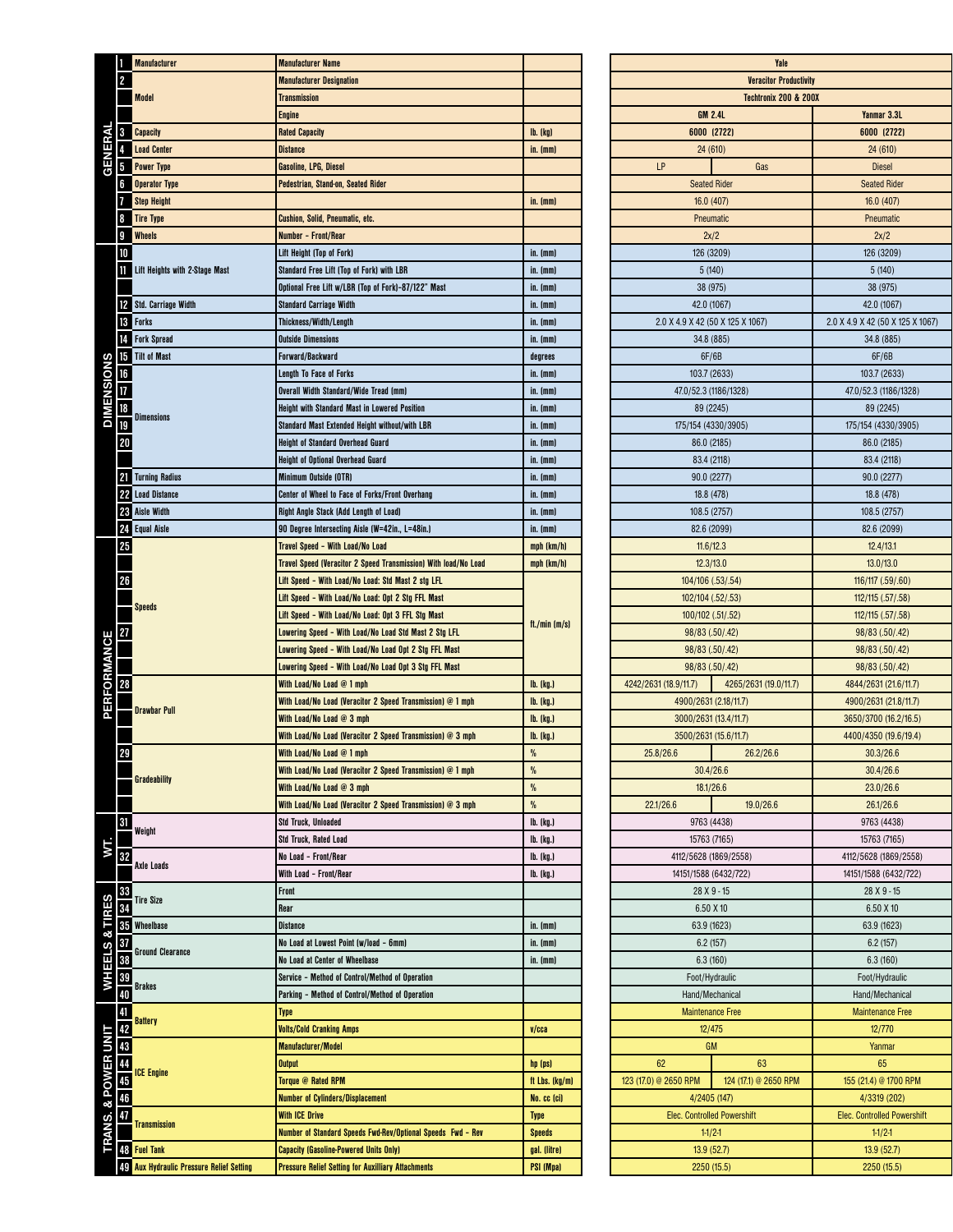|                       | Yale                               |                                    | Yale                                           |                                    |                                  |  |
|-----------------------|------------------------------------|------------------------------------|------------------------------------------------|------------------------------------|----------------------------------|--|
|                       | <b>Veracitor Value</b>             |                                    |                                                | <b>Veracitor Base</b>              |                                  |  |
| <b>Techtronix 100</b> |                                    |                                    | <b>Standard Electronic</b>                     |                                    |                                  |  |
|                       | Mazda 2.2L                         | Yanmar 2.6L                        |                                                | Mazda 2.2L                         | Yanmar 2.6L                      |  |
|                       | 6000 (2722)                        | 6000 (2722)                        |                                                | 6000 (2722)                        | 6000 (2722)                      |  |
|                       | 24 (610)                           | 24(610)                            | 24(610)                                        |                                    | 24(610)                          |  |
| LP                    | Gas                                | <b>Diesel</b>                      | LP                                             | Gas                                | <b>Diesel</b>                    |  |
|                       | <b>Seated Rider</b>                | <b>Seated Rider</b>                |                                                | <b>Seated Rider</b>                | <b>Seated Rider</b>              |  |
|                       | 16.0 (407)                         | 16.0(407)                          | 16.0 (407)                                     |                                    | 16.0 (407)                       |  |
|                       | Pneumatic                          | Pneumatic                          | Pneumatic                                      |                                    | Pneumatic                        |  |
|                       | 2x/2                               | 2x/2                               |                                                | 2x/2                               | 2x/2                             |  |
|                       | 126 (3209)                         | 126 (3209)                         |                                                | 126 (3209)                         | 126 (3209)                       |  |
|                       | 5(140)                             | 5(140)                             |                                                | 5(140)                             | 5(140)                           |  |
|                       | 38 (975)<br>42.0 (1067)            | 38 (975)<br>42.0 (1067)            | 38 (975)                                       | 42.0 (1067)                        | 38 (975)<br>42.0 (1067)          |  |
|                       | 2.0 X 4.9 X 42 (50 X 125 X 1067)   | 2.0 X 4.9 X 42 (50 X 125 X 1067)   | 2.0 X 4.9 X 42 (50 X 125 X 1067)               |                                    | 2.0 X 4.9 X 42 (50 X 125 X 1067) |  |
|                       | 34.8 (885)                         | 34.8 (885)                         | 34.8 (885)                                     |                                    | 34.8 (885)                       |  |
|                       | 6F/6B                              | 6F/6B                              | 6F/6B                                          |                                    | 6F/6B                            |  |
|                       | 103.7 (2633)                       | 103.7 (2633)                       | 103.7 (2633)                                   |                                    | 103.7 (2633)                     |  |
|                       | 47.0/52.3 (1186/1328)              | 47.0/52.3 (1186/1328)              |                                                | 47.0/52.3 (1186/1328)              | 47.0/52.3 (1186/1328)            |  |
|                       | 89 (2245)                          | 89 (2245)                          | 89 (2245)                                      |                                    | 89 (2245)                        |  |
|                       | 175/154 (4330/3905)                | 175/154 (4330/3905)                | 175/154 (4330/3905)                            |                                    | 175/154 (4330/3905)              |  |
|                       | 86.0 (2185)                        | 86.0 (2185)                        | 86.0 (2185)                                    |                                    | 86.0 (2185)                      |  |
|                       | 83.4 (2118)                        | 83.4 (2118)                        | 83.4 (2118)                                    |                                    | 83.4 (2118)                      |  |
| 90.0 (2277)           |                                    | 90.0 (2277)                        | 90.0 (2277)                                    |                                    | 90.0 (2277)                      |  |
|                       | 18.8 (478)                         | 18.8 (478)                         | 18.8 (478)                                     |                                    | 18.8 (478)                       |  |
|                       | 108.5 (2757)<br>82.6 (2099)        | 108.5 (2757)<br>82.6 (2099)        | 82.6 (2099)                                    | 108.5 (2757)                       | 108.5 (2757)<br>82.6 (2099)      |  |
|                       | 11.2/11.9                          | 11.3/11.9                          |                                                |                                    | 11.3/11.9                        |  |
|                       | N/A                                | N/A                                | 11.2/11.9<br>N/A                               |                                    | N/A                              |  |
| 93/95 (.47/.48)       | 97/99 (.49/.50)                    | 108/110 (.55/.56)                  | 93/95 (.47/.48)                                | 97/99 (.49/.50)                    | 108/110 (.55/.56)                |  |
| 95/93 (.46/.47)       | 95/97 (.48/.49)                    | 106/108 (.54/.55)                  | 95/93 (.46/.47)                                | 95/97 (.48/.49)                    | 106/108 (.54/.55)                |  |
|                       | 93/95 (.47/.48)                    | 104/106 (.53/.54)                  | 93/95 (.47/.48)                                |                                    | 104/106 (.53/.54)                |  |
|                       | 98/83 (.50/.42)                    | 98/83 (.50/.42)                    | 98/83 (.50/.42)                                |                                    | 98/83 (.50/.42)                  |  |
| 98/83 (.50/.42)       |                                    | 98/83 (.50/.42)                    | 98/83 (.50/.42)                                |                                    | 98/83 (.50/.42)                  |  |
|                       | 98/83 (.50/.42)                    | 98/83 (.50/.42)                    | 98/83 (.50/.42)                                |                                    | 98/83 (.50/.42)                  |  |
| 3600/2631 (16.0/11.7) | 3772/2631 (16.8/11.7)              | 3675/2631 (16.3/1.7)               | 2910/2631 (12.9/11.7)<br>3428/2631 (15.2/11.7) |                                    | 3675/2631 (16.3/1.7)             |  |
|                       | N/A                                | N/A                                |                                                | N/A                                | N/A                              |  |
| 2350/2500 (10.5/11.1) | 2500/2650 (11.1/11.8)              | 2500/2600 (11.1/11.6)              | 1823/1900 (8.1/8.5)                            | 2250/2400 (10.0/10.7)              | 2500/2600 (11.1/11.6)            |  |
|                       | N/A                                | N/A                                | N/A                                            |                                    | N/A                              |  |
| 21.5/26.6             | 23.0/26.6<br>N/A                   | 22.6/26.6<br>N/A                   | 17.6/26.6<br>N/A                               | 20.8/26.6                          | 22.6/26.6<br>N/A                 |  |
| 14.0/25.0             | 15.0/28.0                          | 15.0/26.6                          | 11.0/19.0                                      | 13.0/24.0                          | 15.0/26.6                        |  |
|                       | N/A                                | N/A                                | N/A                                            |                                    | N/A                              |  |
|                       | 9763 (4438)                        | 9763 (4438)                        |                                                | 9763 (4438)                        | 9763 (4438)                      |  |
|                       | 15763 (7165)                       | 15763 (7165)                       |                                                | 15763 (7165)                       | 15763 (7165)                     |  |
|                       | 4112/5628 (1869/2558)              | 4112/5628 (1869/2558)              |                                                | 4112/5628 (1869/2558)              | 4112/5628 (1869/2558)            |  |
|                       | 14151/1588 (6432/722)              | 14151/1588 (6432/722)              | 14151/1588 (6432/722)                          |                                    | 14151/1588 (6432/722)            |  |
|                       | 28 X 9 - 15                        | 28 X 9 - 15                        |                                                | 28 X 9 - 15                        | 28 X 9 - 15                      |  |
|                       | 6.50 X 10                          | 6.50 X 10                          |                                                | 6.50 X 10                          | 6.50 X 10                        |  |
|                       | 63.9 (1623)                        | 63.9 (1623)                        | 63.9 (1623)<br>6.2(157)                        |                                    | 63.9 (1623)                      |  |
|                       | 6.2(157)                           | 6.2(157)                           |                                                |                                    | 6.2(157)                         |  |
|                       | 6.3(160)<br>Foot/Hydraulic         | 6.3(160)<br>Foot/Hydraulic         |                                                | 6.3(160)<br>Foot/Hydraulic         | 6.3(160)<br>Foot/Hydraulic       |  |
|                       | Hand/Mechanical                    | Hand/Mechanical                    |                                                | Hand/Mechanical                    | Hand/Mechanical                  |  |
|                       | <b>Maintenance Free</b>            | <b>Maintenance Free</b>            |                                                |                                    | <b>Maintenance Free</b>          |  |
|                       | 12/475                             | 12/770                             | <b>Maintenance Free</b><br>12/475              |                                    | 12/770                           |  |
|                       | Mazda F <sub>2</sub>               | Yanmar                             | Mazda FE                                       |                                    | Yanmar                           |  |
| 51                    | 54                                 | 48                                 | 50<br>44                                       |                                    | 48                               |  |
| 108 (14.9) @ 1800 RPM | 115 (15.9) @ 1800 RPM              | 108 (14.9) @ 1400 RPM              | 91 (12.6) @ 1800 RPM                           | 104 (14.4) @ 1800 RPM              | 108 (14.9) @ 1400 RPM            |  |
|                       | 4/2184 (133)                       | 4/2659 (162)                       |                                                | 4/1998 (122)                       | 4/2659 (162)                     |  |
|                       | <b>Elec. Controlled Powershift</b> | <b>Elec. Controlled Powershift</b> |                                                | <b>Elec. Controlled Powershift</b> | Elec. Controlled Powershift      |  |
|                       | 11                                 | 11 <sub>1</sub>                    |                                                | 11                                 | 11 <sub>1</sub>                  |  |
|                       | 13.9 (52.7)                        | 13.9 (52.7)                        | 13.9 (52.7)                                    |                                    | 13.9(52.7)                       |  |
|                       | 2250(15.5)                         | 2250 (15.5)                        |                                                | 2250 (15.5)                        | 2250(15.5)                       |  |

|                                             | Yale                          |                                    |
|---------------------------------------------|-------------------------------|------------------------------------|
|                                             | <b>Veracitor Productivity</b> |                                    |
| <b>Techtronix 200 &amp; 200X</b>            |                               |                                    |
| <b>GM 2.4L</b>                              |                               | Yanmar 3.3L                        |
| 7000 (3175)                                 |                               | 7000 (3175)                        |
| 24(610)                                     |                               | 24(610)                            |
| LP                                          | Gas                           | <b>Diesel</b>                      |
| <b>Seated Rider</b>                         |                               | <b>Seated Rider</b>                |
| 16.0(407)                                   |                               | 16.0(407)                          |
| Pneumatic                                   |                               | Pneumatic                          |
| 2x/2                                        |                               | 2x/2                               |
| 126 (3209)                                  |                               | 126 (3209)                         |
| 5(140)                                      |                               | 5(140)                             |
| 38 (975)                                    |                               | 38 (975)                           |
| 42 (1067)                                   |                               | 42 (1067)                          |
| 2.0 X 4.9 X 42 (50 X 125 X 1067)            |                               | 2.0 X 4.9 X 42 (50 X 125 X 1067)   |
| 34.8 (885)                                  |                               | 34.8 (885)                         |
| 6F/6B                                       |                               | 6F/6B                              |
| 107.6 (2734)                                |                               | 107.6 (2734)                       |
| 47.0/52.3 (1186/1328)                       |                               |                                    |
|                                             |                               | 47.0/52.3 (1186/1328)              |
| 89 (2245)                                   |                               | 89 (2245)                          |
| 175/154 (4330/3905)                         |                               | 175/154 (4330/3905)                |
| 86.0 (2185)                                 |                               | 86.0 (2185)                        |
| 83.4 (2118)                                 |                               | 83.4 (2118)                        |
| 93.7 (2380)                                 |                               | 93.7 (2380)                        |
| 18.8 (478)                                  |                               | 18.8 (478)                         |
| 112.6 (2860)                                |                               | 112.6 (2860)                       |
| 84.3 (2142)                                 |                               | 84.3 (2142)                        |
| 11.6/12.3                                   | 12.3/13.0                     | 12.4/13.1                          |
| 12.3/13.0                                   |                               | 13.0/13.0                          |
| 104/106 (.53/.54)                           |                               | 116/117 (.59/.60)                  |
| 102/104 (.52/.53)                           |                               | 112/115 (.57/.58)                  |
| 100/102 (.51/.52)                           |                               | 112/115 (.57/.58)                  |
| 98/83 (.50/.42)                             |                               | 98/83 (.50/.42)                    |
| 98/83 (.50/.42)                             |                               | 98/83 (.50/.42)                    |
| 98/83 (.50/.42)                             |                               | 98/83 (.50/.42)                    |
| 4230/2830 (18.8/12.6) 4239/2830 (18.9/12.6) |                               | 4828/2830 (21.5/12.6)              |
| 4900/2830 (21.8/12.6)                       |                               | 4900/2830 (21.8/12.6)              |
| 2800/2830 (12.5/12.6)                       |                               | 3700/2830 (16.5/12.6)              |
| 3600/2830 (16.0/12.6)                       |                               | 4300/4350 (19.1/19.4)              |
| 23.8/26.9                                   |                               | 27.1/27.0                          |
| 27.3/26.9                                   |                               | 27.3/26.9                          |
| 15.2/26.9                                   |                               | 20.2/27.0                          |
| 20.0/26.9                                   |                               | 24.0/26.9                          |
| 10457 (4753)                                |                               | 10457 (4753)                       |
|                                             |                               |                                    |
| 17457 (7935)                                |                               | 17457 (7935)                       |
| 4024/6401 (1829/2910)                       |                               | 4024/6401 (1829/2910)              |
| 15519/1906 (7054/866)                       |                               | 15519/1906 (7054/866)              |
| 28 X 9 - 15                                 |                               | 28 X 9 - 15                        |
| 6.50 X 10                                   |                               | 6.50 X 10                          |
| 67.0 (1700)                                 |                               | 67.0 (1700)                        |
| 6.2(157)                                    |                               | 6.2(157)                           |
| 7.3(185)                                    |                               | 7.3(185)                           |
| Foot/Hydraulic                              |                               | Foot/Hydraulic                     |
| Hand/Mechanical                             |                               | Hand/Mechanical                    |
| <b>Maintenance Free</b>                     |                               | <b>Maintenance Free</b>            |
| 12/475                                      |                               | 12/770                             |
| GM                                          |                               | Yanmar                             |
| $62\,$                                      | 63                            | 65                                 |
| 123 (17.0) @ 2650 RPM                       | 124 (17.1) @ 2650 RPM         | 155 (21.4) @ 1700 RPM              |
| 4/2405 (147)                                |                               | 4/3319 (202)                       |
| Elec. Controlled Powershift                 |                               | <b>Elec. Controlled Powershift</b> |
| $1-1/2-1$                                   |                               | $1-1/2-1$                          |
| 13.9(52.7)                                  |                               | 13.9(52.7)                         |
|                                             |                               |                                    |
| 2250 (15.5)                                 |                               | 2250 (15.5)                        |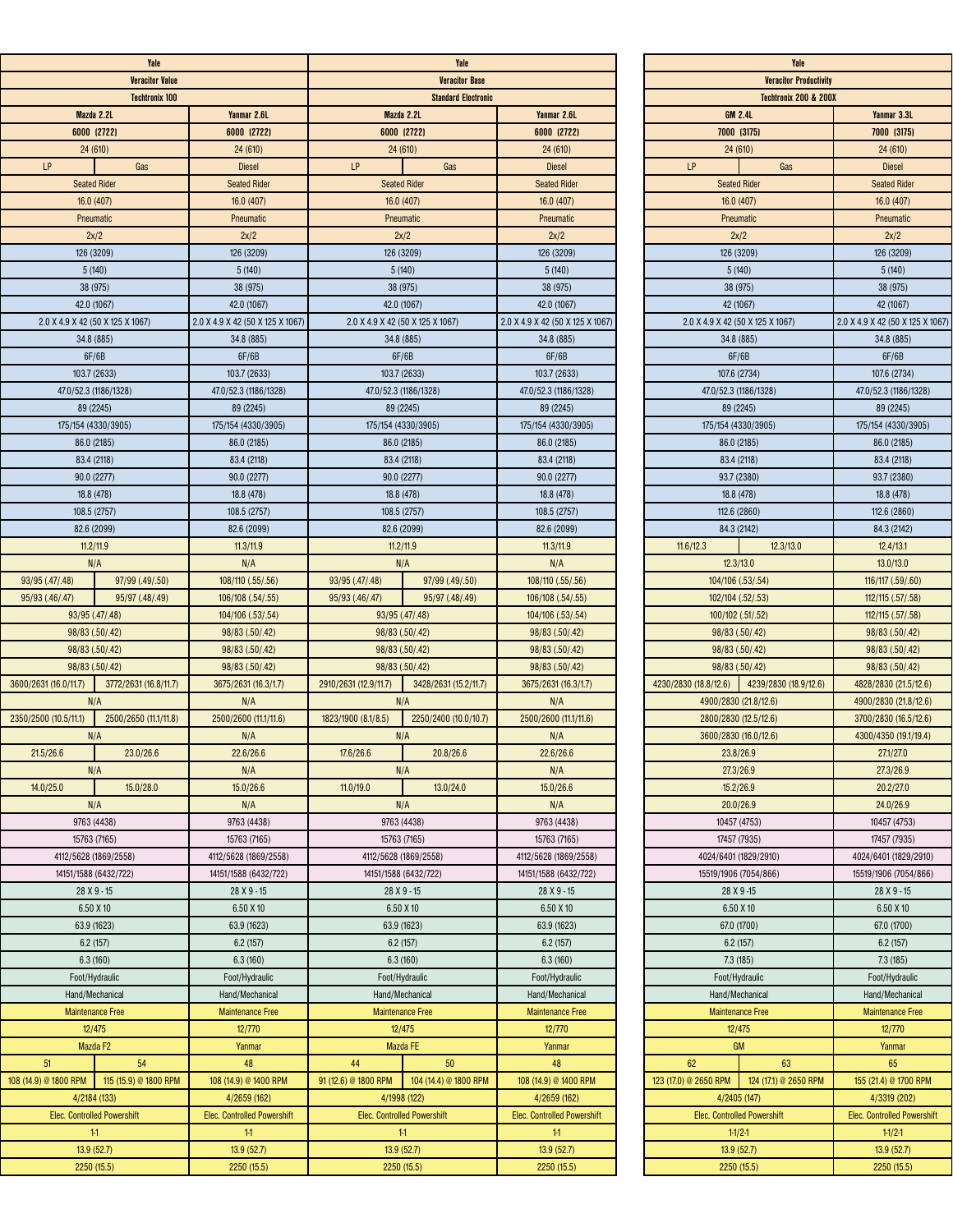|                                                               |                                                   | Yale                                  |                                                                        |                                    | Yale                               |                                  |
|---------------------------------------------------------------|---------------------------------------------------|---------------------------------------|------------------------------------------------------------------------|------------------------------------|------------------------------------|----------------------------------|
|                                                               | Ш<br>$ 2\rangle$                                  |                                       |                                                                        |                                    | <b>Veracitor Value</b>             |                                  |
|                                                               | <b>Veracitor Base</b>                             |                                       |                                                                        |                                    |                                    |                                  |
|                                                               | <b>Standard Electronic</b>                        |                                       |                                                                        | <b>Techtronix 100</b>              |                                    |                                  |
|                                                               | Yanmar 3.3L                                       | Mazda 2.2L                            |                                                                        | Yanmar 3.3L                        |                                    | <b>GM 2.4L</b>                   |
| <b>GENERAL</b>                                                | $\vert 3 \vert$<br>7000 (3175)                    |                                       | 7000 (3175)                                                            | 7000 (3175)                        |                                    | 7000 (3175)                      |
|                                                               | $\overline{4}$<br>24 (610)                        |                                       | 24(610)                                                                | 24(610)                            |                                    | 24 (610)                         |
|                                                               | $\overline{\mathbf{5}}$<br><b>Diesel</b>          | Gas                                   | LP                                                                     | <b>Diesel</b>                      | Gas                                | <b>LP</b>                        |
|                                                               | 6 <sup>1</sup><br><b>Seated Rider</b>             |                                       | <b>Seated Rider</b>                                                    | <b>Seated Rider</b>                |                                    | <b>Seated Rider</b>              |
|                                                               | $\overline{7}$<br>16.0(407)                       | 16.0 (407)                            |                                                                        | 16.0(407)                          | 16.0(407)                          |                                  |
|                                                               | $\overline{\mathbf{8}}$<br>Pneumatic              |                                       | Pneumatic                                                              | Pneumatic                          |                                    | Pneumatic                        |
|                                                               | $\vert$ 9<br>2x/2                                 | 2x/2                                  |                                                                        | 2x/2                               | 2x/2                               |                                  |
|                                                               | 10<br>126 (3209)                                  | 126 (3209)                            |                                                                        | 126 (3209)                         |                                    | 126 (3209)                       |
|                                                               | $\vert$ 11<br>5(140)                              |                                       | 5(140)                                                                 | 5(140)                             | 5(140)                             |                                  |
|                                                               | 38 (975)                                          |                                       | 38 (975)                                                               | 38 (975)                           |                                    | 38 (975)                         |
|                                                               | 12<br>42 (1067)                                   | 42 (1067)                             |                                                                        | 42 (1067)                          | 42 (1067)                          |                                  |
|                                                               | <sup>13</sup><br>2.0 X 4.9 X 42 (50 X 125 X 1067) |                                       | 2.0 X 4.9 X 42 (50 X 125 X 1067)                                       | 2.0 X 4.9 X 42 (50 X 125 X 1067)   |                                    | 2.0 X 4.9 X 42 (50 X 125 X 1067) |
|                                                               | 14<br>34.8 (885)                                  |                                       | 34.8 (885)                                                             | 34.8 (885)                         | 34.8 (885)                         |                                  |
|                                                               | 6F/6B                                             |                                       | 6F/6B                                                                  | 6F/6B                              | 6F/6B                              |                                  |
| <b>DIMENSIONS</b>                                             | 15<br>  16<br>  17<br>107.6 (2734)                |                                       | 107.6 (2734)                                                           | 107.6 (2734)                       |                                    | 107.6 (2734)                     |
|                                                               | 47.0/52.3 (1186/1328)                             |                                       | 47.0/52.3 (1186/1328)                                                  | 47.0/52.3 (1186/1328)              | 47.0/52.3 (1186/1328)              |                                  |
|                                                               | 89 (2245)                                         |                                       | 89 (2245)                                                              | 89 (2245)                          |                                    | 89 (2245)                        |
|                                                               | 175/154 (4330/3905)                               |                                       | 175/154 (4330/3905)                                                    | 175/154 (4330/3905)                |                                    | 175/154 (4330/3905)              |
|                                                               | 18<br>  19<br>  20<br>86.0 (2185)                 |                                       | 86.0 (2185)                                                            | 86.0 (2185)                        | 86.0 (2185)                        |                                  |
|                                                               | 83.4 (2118)                                       |                                       | 83.4 (2118)                                                            | 83.4 (2118)                        |                                    | 83.4 (2118)                      |
|                                                               | 21<br>93.7 (2380)                                 |                                       | 93.7 (2380)                                                            | 93.7 (2380)                        |                                    | 93.7 (2380)                      |
|                                                               | 18.8 (478)                                        |                                       | 18.8 (478)                                                             | 18.8 (478)                         |                                    | 18.8 (478)                       |
|                                                               | 112.6 (2860)                                      |                                       | 112.6 (2860)                                                           | 112.6 (2860)                       |                                    | 112.6 (2860)                     |
|                                                               | 22<br>23<br>24<br>84.3 (2142)                     |                                       | 84.3 (2142)                                                            | 84.3 (2142)                        | 84.3 (2142)                        |                                  |
|                                                               | 25<br>12.4/13.1                                   |                                       | 11.2/11.9                                                              | 12.4/13.1                          |                                    | 11.6/12.3                        |
|                                                               | N/A                                               | N/A                                   |                                                                        | N/A                                | N/A                                |                                  |
|                                                               | 26<br>116/117 (.59/.60)                           |                                       | 97/99 (.49/.50)                                                        | 116/117 (.59/.60)                  | 104/106 (.53/.54)                  |                                  |
|                                                               | 112/115 (.57/.58)                                 |                                       | 95/97 (.48/.49)                                                        | 112/115 (.57/.58)                  | 102/104 (.52/.53)                  |                                  |
|                                                               | 112/115 (.57/.58)                                 |                                       | 93/95 (.47/.48)                                                        | 112/115 (.57/.58)                  |                                    | 100/102 (.51/.52)                |
|                                                               | 27<br>98/83 (.50/.42)                             | 98/83 (.50/.42)                       |                                                                        | 98/83 (.50/.42)                    | 98/83 (.50/.42)                    |                                  |
|                                                               | 98/83 (.50/.42)                                   | 98/83 (.50/.42)                       |                                                                        | 98/83 (.50/.42)                    | 98/83 (.50/.42)                    |                                  |
|                                                               | 98/83 (.50/.42)                                   | 98/83 (.50/.42)                       |                                                                        | 98/83 (.50/.42)                    | 98/83 (.50/.42)                    |                                  |
| $\boxed{28}$                                                  | 4828/2830 (21.5/12.6)                             | 3772/2830 (16.8/12.6)                 | 3536/2830 (15.7/12.6)                                                  | 4828/2830 (21.5/12.6)              | 4239/2830 (18.9/12.6)              | 4230/2830 (18.8/12.6)            |
| PERFORMANCE                                                   | N/A                                               | N/A                                   |                                                                        | N/A                                |                                    | N/A                              |
|                                                               | 3700/2830 (16.5/12.6)                             | 2550/2700 (11.3/12.0)                 | 2350/2500 (10.5/11.1)                                                  | 3700/2830 (16.5/12.6)              |                                    | 2800/2830 (12.5/12.6)            |
|                                                               | N/A                                               |                                       | N/A                                                                    | N/A                                |                                    | N/A                              |
| <b>29</b>                                                     | 27.1/27.0                                         | 20.7/26.9                             | 19.4/26.9                                                              | 27.1/27.0                          | 23.8/26.9                          |                                  |
|                                                               | N/A                                               | N/A                                   |                                                                        | N/A                                |                                    | N/A                              |
|                                                               | 20.2/27.0                                         | 15.0/25.0                             | 13.5/23.0                                                              | 20.2/27.0                          | 15.2/26.9                          |                                  |
|                                                               | N/A                                               | N/A                                   |                                                                        | N/A                                | N/A                                |                                  |
|                                                               | 31<br>10457 (4753)                                |                                       | 10457 (4753)                                                           | 10457 (4753)                       |                                    | 10457 (4753)                     |
|                                                               | 17457 (7935)                                      |                                       |                                                                        | 17457 (7935)                       |                                    | 17457 (7935)                     |
| WT.<br> 32                                                    | 4024/6401 (1829/2910)                             | 17457 (7935)<br>4024/6401 (1829/2910) |                                                                        | 4024/6401 (1829/2910)              | 4024/6401 (1829/2910)              |                                  |
|                                                               | 15519/1906 (7054/866)                             |                                       |                                                                        | 15519/1906 (7054/866)              | 15519/1906 (7054/866)              |                                  |
|                                                               | 28 X 9 - 15                                       | 15519/1906 (7054/866)<br>28 X 9 - 15  |                                                                        | 28 X 9 - 15                        |                                    |                                  |
| WHEELS & TIRES                                                | 6.50 X 10                                         | 6.50 X 10                             |                                                                        | 6.50 X 10                          | 28 X 9 - 15<br>6.50 X 10           |                                  |
|                                                               | 67.0 (1700)                                       |                                       |                                                                        | 67.0 (1700)                        |                                    |                                  |
|                                                               | 6.2(157)                                          | 67.0 (1700)                           |                                                                        | 6.2(157)                           | 67.0 (1700)<br>6.2(157)            |                                  |
|                                                               | 7.3(185)                                          | 6.2(157)                              |                                                                        | 7.3(185)                           |                                    | 7.3(185)                         |
|                                                               | Foot/Hydraulic                                    | 7.3(185)                              |                                                                        | Foot/Hydraulic                     | Foot/Hydraulic                     |                                  |
|                                                               | Hand/Mechanical                                   | Foot/Hydraulic<br>Hand/Mechanical     |                                                                        | Hand/Mechanical                    |                                    |                                  |
|                                                               | <b>Maintenance Free</b>                           |                                       |                                                                        |                                    | Hand/Mechanical                    |                                  |
|                                                               | 12/770                                            |                                       | <b>Maintenance Free</b><br><b>Maintenance Free</b><br>12/770<br>12/475 |                                    | <b>Maintenance Free</b><br>12/475  |                                  |
|                                                               | Yanmar                                            | Mazda                                 |                                                                        | Yanmar                             | <b>GM</b>                          |                                  |
|                                                               | 65                                                | 54                                    | 51                                                                     | 65                                 | 63                                 | 62                               |
|                                                               | 155 (21.4) @ 1700 RPM                             | 115 (15.9) @ 1800 RPM                 | 108 (14.9) @ 1800 RPM                                                  | 155 (21.4) @ 1700 RPM              | 124 (17.1) @ 2650 RPM              | 123 (17.0) @ 2650 RPM            |
| 41<br>42<br>43<br>44<br>45<br>46<br>47<br>TRANS. & POWER UNIT | 4/3319 (202)                                      | 4/2184 (133)                          |                                                                        | 4/3319 (202)                       | 4/2405 (147)                       |                                  |
|                                                               | <b>Elec. Controlled Powershift</b>                | <b>Elec. Controlled Powershift</b>    |                                                                        | <b>Elec. Controlled Powershift</b> | <b>Elec. Controlled Powershift</b> |                                  |
|                                                               | 11                                                | 11                                    |                                                                        | 11 <sub>1</sub>                    | 11                                 |                                  |
| $\boxed{48}$                                                  | 13.9 (52.7)                                       | 13.9(52.7)                            |                                                                        | 13.9 (52.7)                        |                                    | 13.9(52.7)                       |
| $\overline{49}$                                               | 2250(15.5)                                        |                                       |                                                                        | 2250 (15.5)                        | 2250 (15.5)                        |                                  |
|                                                               |                                                   | 2250 (15.5)                           |                                                                        |                                    |                                    |                                  |